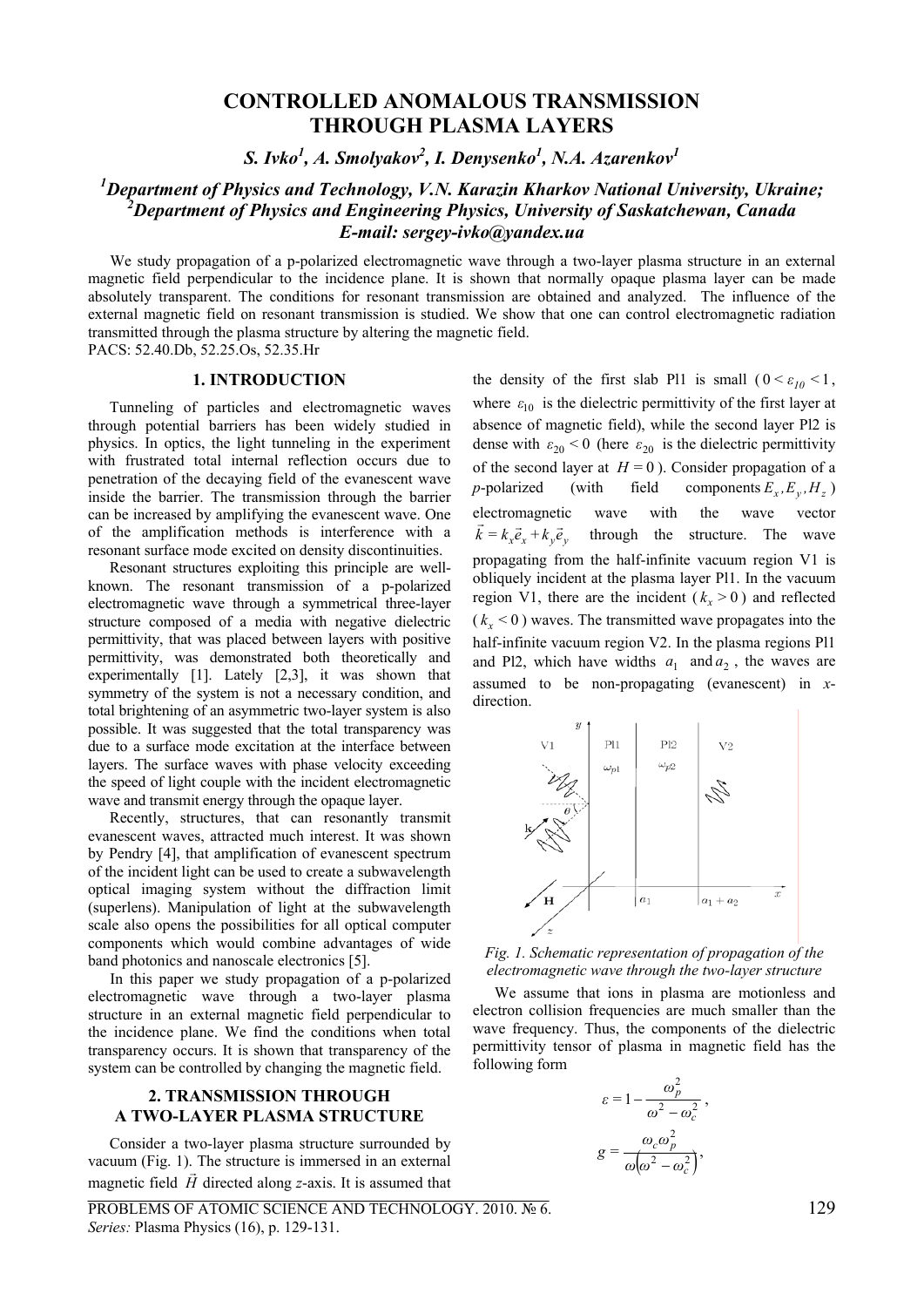where  $\omega$ ,  $\omega_p$  and  $\omega_c$  are the wave, plasma an electron cyclotron frequencies, respectively.

From Maxwell's equations we obtain the expressions for components of electromagnetic field of the wave

$$
E_x(x) = -\frac{1}{k_0 \left(\varepsilon^2 - g^2\right)} \left(k_y \varepsilon H_z + g \frac{dH_z}{dx}\right),\qquad(1)
$$

$$
E_y(x) = -\frac{i}{k_0 \left(\varepsilon^2 - g^2\right)} \left(k_y g H_z + \varepsilon \frac{dH_z}{dx}\right),\qquad(2)
$$

$$
\frac{d^2H_z}{dx^2} + \kappa^2 H_z = 0 \,, \tag{3}
$$

where  $\kappa^2 = k_y^2 - (\varepsilon^2 - g^2) k_0^2 / \varepsilon$ ,  $k_0 = \omega / c$ , *c* is the speed of light. The equations  $(1) - (3)$  are valid for both plasma and vacuum regions. For the vacuum regions,  $\varepsilon = 1$  and  $g = 0$ .

In the following we use wave impedance to match boundary conditions. The local wave impedance is defined as

$$
Z(x) = \frac{E_y(x)}{H_z(x)}.
$$

In the first vacuum region V1, the local impedance for the electromagnetic wave is

$$
Z_{vI}(x) = Z_v \frac{\exp(ik_x x) - \Gamma_v \exp(-ik_x x)}{\exp(ik_x x) + \Gamma_v \exp(-ik_x x)},
$$
(4)

where  $Z_v = k_x / k_0$  is the characteristic impedance of the vacuum region, *Γv* is the reflection coefficient of the wave incident from the half-infinite vacuum region onto the plasma-vacuum interface. It follows from (4) that

$$
\Gamma_{v} = \frac{Z_{v} - Z_{vl}(0)}{Z_{v} + Z_{vl}(0)},
$$
\n(5)

where  $Z_{\nu I}(0)$  is the impedance at plasma-vacuum interface.

In the plasma regions, the wave field is evanescent and the impedance takes the form

$$
Z(x) = -i\psi + i\xi \frac{\exp(-\kappa x) - \operatorname{Fexp}(\kappa x)}{\exp(-\kappa x) + \operatorname{Fexp}(\kappa x)},
$$

where  $\zeta = \kappa \varepsilon / [k_0(\varepsilon^2 - g^2)]$ ,  $\psi = k_y g / [k_0(\varepsilon^2 - g^2)]$ .

The wave impedance in the second vacuum region  $Z_{\nu}$  is spatially independent

$$
Z_{v2}=Z_v.
$$

Since tangential components of the electric and magnetic fields are continuous at  $x = 0$ ,  $a_1$ ,  $a_1 + a_2$ , the impedances are also continues at the interfaces. We match impedance at each interface

$$
Z_{\nu I}(0) = Z_I(0), \tag{6}
$$

$$
Z_1(a_1) = Z_2(a_1), \tag{7}
$$

$$
Z_2(a_1 + a_2) = Z_{\nu}, \qquad (8)
$$

where the indexes 1 and 2 correspond to the plasma regions Pl1 and Pl2, respectively.

Using the boundary conditions  $(6)$  -  $(8)$ , we calculate impedance at the first plasma-vacuum interface  $Z_{\nu}$   $(0)$ . Then, using the obtained  $Z_{\nu I}(0)$ , we get the reflection coefficient *Γ<sup>v</sup>* . The transmission coefficient *T* is defined as

$$
T = 1 - \Gamma_v^2 \,,\tag{9}
$$

where 
$$
\Gamma_{\nu} = \frac{Z_{\nu} - Z_I(0)}{Z_{\nu} + Z_I(0)},
$$
 (10)

$$
Z_1(0) = -i\psi_I + i\xi_I \frac{(Z_2(a_1) + i\psi_I) + i\xi_I L_1}{i\xi_I + (Z_2(a_1) + i\psi_I)},
$$
 (11)

$$
Z_2(a_1) = -i\psi_2 + i\xi_2 \frac{(Z_v + i\psi_2) + i\xi_2 L_2}{i\xi_2 + (Z_v + i\psi_2)},
$$
 (12)

 $L_i = \tanh(\kappa_i a_i)$  and  $l = 1,2$ .

## **3. CONDITIONS FOR THE TOTAL TRANSPARENCY**

From (10) it follows that the total transparency  $(\Gamma_v = 0)$  occurs only if  $Z_v = Z_l(0)$ . Using the relation, from  $(11)$  -  $(12)$  we find the condition for the total transparency

$$
\psi_1 - \xi_1 \frac{Z_v + i(\psi_1 - \xi_1 L_1)}{i\xi_1 - (Z_v - \psi_1 L_1)} = \psi_2 - \xi_2 \frac{Z_v + i(\psi_2 + \xi_2 L_2)}{i\xi_2 + (Z_v + \psi_2 L_2)}.
$$
(13)

The equation (13) is equivalent to the set of two real transcendental equations (for its real and imaginary parts), those in general case may be solved only numerically. If the layers are thick  $(L_{1,2} \approx 1)$ , we obtain the equation which coincides with the dispersion relation for the surface waves at interface between two semi-infinite plasmas:

$$
\psi_1+\xi_1=\psi_2-\xi_2.
$$

Note that at plasma-plasma interface, propagation of fast ( $v_{ph} > c$ , where  $v_{ph}$  is the wave phase velocity) and slow  $(v_{ph} < c)$  surface waves is possible. At plasmavacuum and plasma dielectric interfaces, the surface waves are always slow [6,7]. Thus, in the plasma slabs Pl1 and Pl2 the surface modes can couple to incident electromagnetic waves, which are evanescent in the plasmas. Since for the incident waves we have  $k_y < k_0$ , the resonant transmission is possible only in the frequency range, where the surface waves are fast. Dispersion of waves in magnetized plasmas depends on sign of  $k_v$ . We term the wave with  $k_y > 0$  a positive branch and the wave with  $k_y < 0$  a negative branch.

For the both branches transition from slow mode to fast mode occurs at frequency

$$
\omega_1^2 = \frac{\omega_c^2}{2} + \sqrt{\frac{\omega_c^4}{4} + \omega_{pl}^2 \omega_{p2}^2} \ .
$$

The branches start from the frequency determined by the inequality  $\kappa^2 > 0$ . In particular, the negative branch starts at the hybrid frequency  $\omega_{H1} = \sqrt{\omega_{p1}^2 + \omega_c^2}$ , which is smaller than the onset frequency for the positive branch. Below  $\omega_{H1}$  the Voigt dielectric constant  $\varepsilon_{VI} = (\varepsilon_1^2 - g_1^2)/\varepsilon_1$  is large and positive, and, as a result,  $\kappa_1^2$  < 0 for a finite propagation vector, i.e. the surface wave doesn't exist.

Resonance transparency occurs when the wave frequency  $\omega$ , *y*-component of the wave vector  $k_y$  and